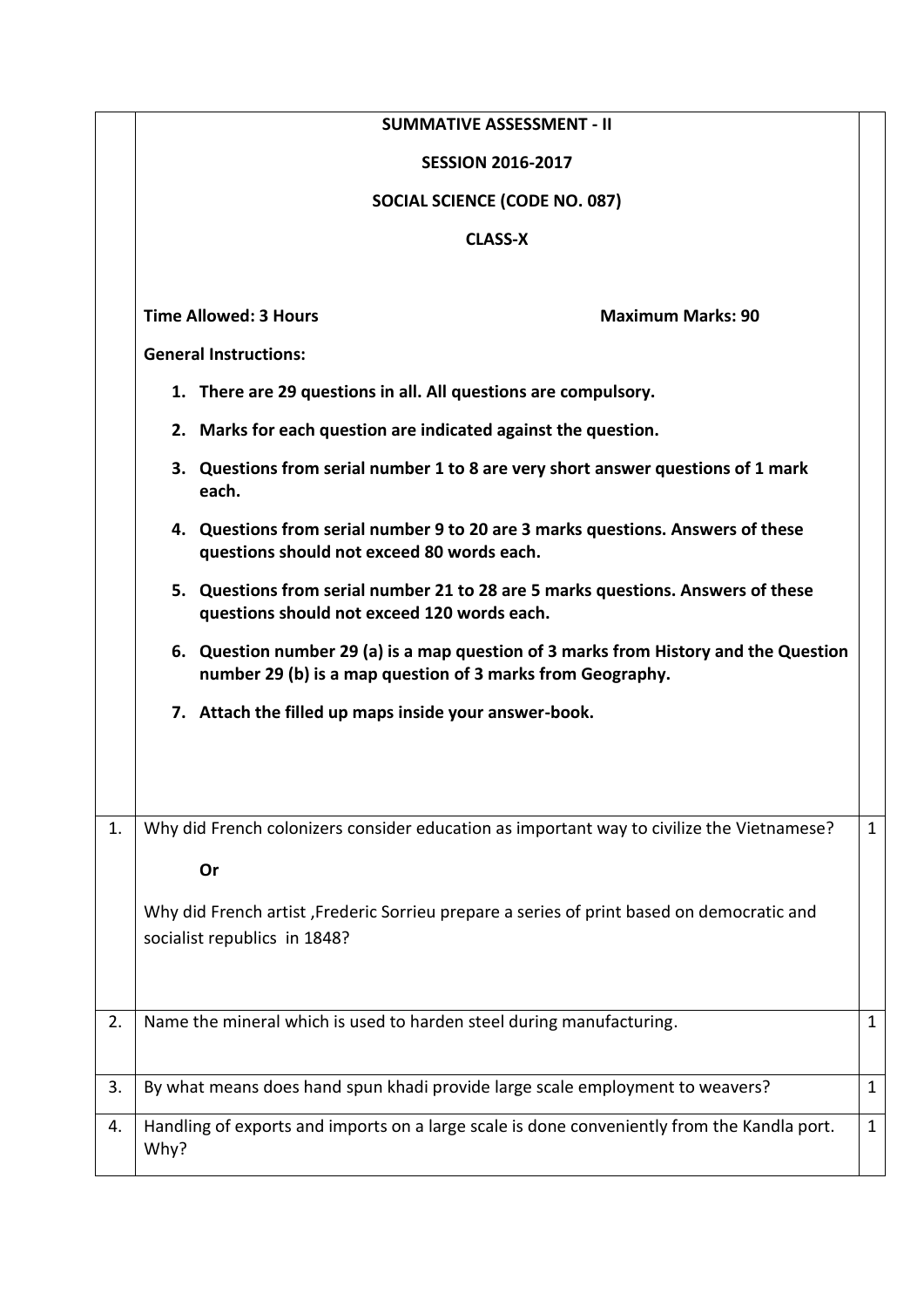| 5.  | What do you mean by the term 'collateral'?                                                                                                                                                                                                                                                                                                                                                              | $\mathbf{1}$   |
|-----|---------------------------------------------------------------------------------------------------------------------------------------------------------------------------------------------------------------------------------------------------------------------------------------------------------------------------------------------------------------------------------------------------------|----------------|
| 6.  | Which is the most common route for investment by MNCs in countries around the world?                                                                                                                                                                                                                                                                                                                    | $\mathbf{1}$   |
| 7.  | Reema bought a pack of brown bread, later she realized that it was expired. Which right does<br>she have to counter this problem?                                                                                                                                                                                                                                                                       | $\mathbf{1}$   |
| 8.  | Which act of Indian democracy empowers the people and work as watchdog?                                                                                                                                                                                                                                                                                                                                 | $\mathbf{1}$   |
| 9.  | I deas of national unity in the early nineteenth century Europe were closely allied to the<br>ideology of liberalism'. Support the statement with arguments.<br><b>OR</b><br>Analyze the role of students in the anti-imperial struggle in Vietnam during 19 <sup>th</sup> century                                                                                                                      | $\mathbf{3}$   |
| 10. | How did the salt Satyagraha become an effective tool of resistance against British colonialism<br>in India during 1930? Explain.                                                                                                                                                                                                                                                                        | $\overline{3}$ |
| 11. | 'Natural gas is an important source of clean energy'. Support the statement with examples.                                                                                                                                                                                                                                                                                                              | $\overline{3}$ |
| 12. | "Jute industry is concentrated in the Hugli basin'. Validate the statement with three suitable<br>reasons.                                                                                                                                                                                                                                                                                              | $\overline{3}$ |
| 13. | Discuss the hazards of mining on the life of miners and on the environment.                                                                                                                                                                                                                                                                                                                             | $\mathbf{3}$   |
| 14. | "Airways is the most preferred mode of transport in North-Eastern states of India." Give<br>three reasons to prove this preference.                                                                                                                                                                                                                                                                     | $\mathbf{3}$   |
| 15. | Early Vietnamese nationalists had a close relationship with Japan and China in the first<br>decades of the twentieth century.' Support the statement with three examples.<br><b>OR</b><br>The idealistic liberal- democratic sentiment of nationalism became a narrow creed with<br>limited ends.' Support the statement in the context of Balkan nationalism in the early 19 <sup>th</sup><br>century. | $\overline{3}$ |
| 16. | "Modern democracies cannot exist without political parties". Evaluate the statement with<br>the help of three relevant arguments.                                                                                                                                                                                                                                                                       | 3              |
| 17. | The quality of democracy depends upon the degree of public participation. Suggest any three<br>values essential for a citizen for effective participation.                                                                                                                                                                                                                                              | 3              |
| 18. | Analyze the impact of globalization on world economy.                                                                                                                                                                                                                                                                                                                                                   | 3              |
| 19. | 'Self-help Groups support has brought about a revolutionary change in the rural sector.'<br>Explain with suitable examples.                                                                                                                                                                                                                                                                             | $\mathbf{3}$   |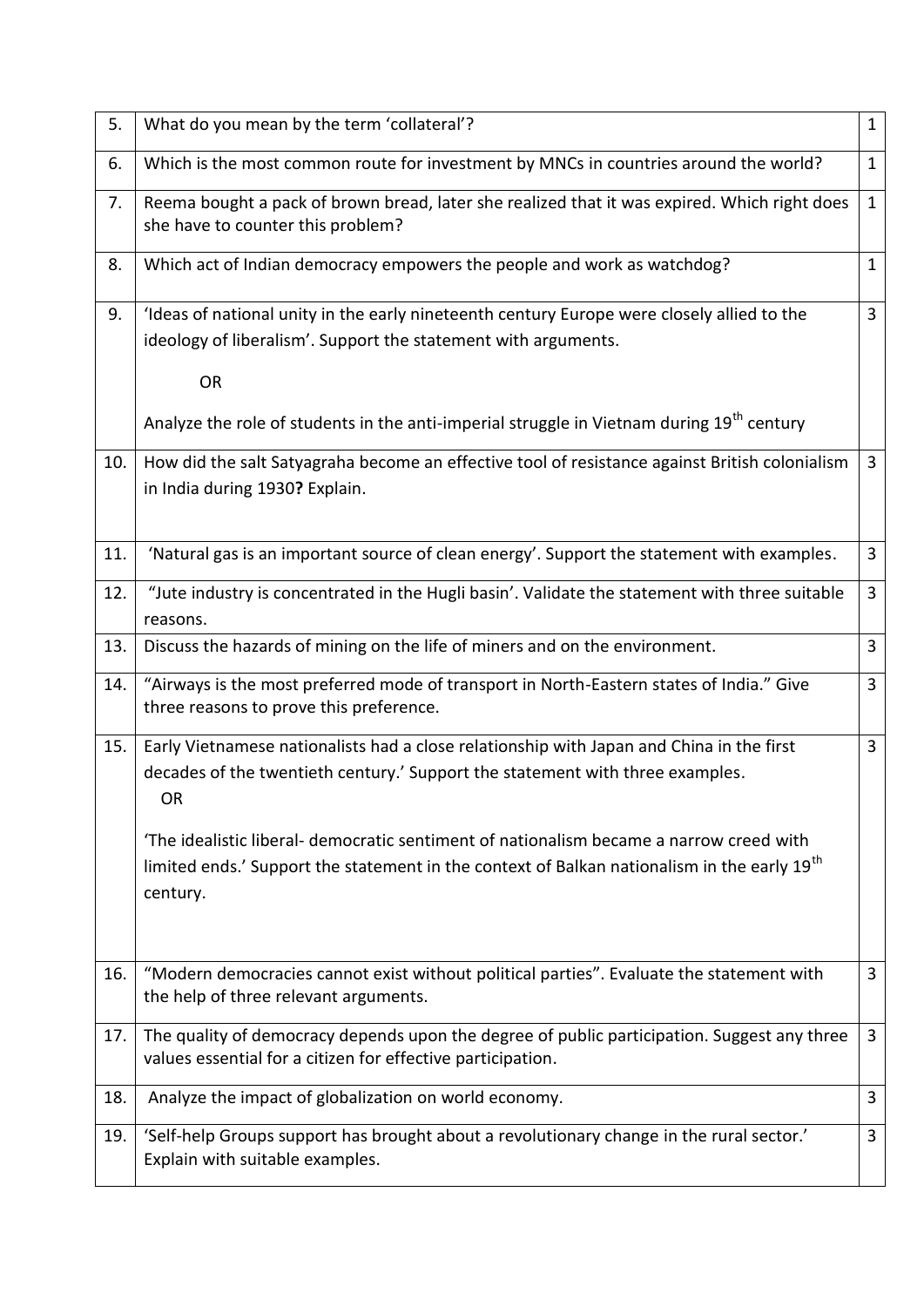| 20.      | Why do we need to expand formal sources of credit in India? Give three reasons.                                                                    | $\mathbf{3}$   |
|----------|----------------------------------------------------------------------------------------------------------------------------------------------------|----------------|
| 21.      | Explain the nation building process of Germany.                                                                                                    | 5 <sup>1</sup> |
|          | <b>OR</b>                                                                                                                                          |                |
|          | Explain the role of women in the nationalist struggle of Vietnam.                                                                                  |                |
| 22.      | How did history and fiction, folklore and songs, popular prints and symbols, all played                                                            | 5              |
|          | important part in the making of Indian nationalism in the nineteenth century? Explain.                                                             |                |
| 23.      | "The roadways have preceded railways and still have an edge over railways in view of various<br>conveniences they provide." Explain the statement. | 5 <sup>5</sup> |
| 24.      | Give a comparative analysis of Sectional Interest Groups and Public Interest Groups.                                                               | 5              |
| 25.      | What is a Political Party? Suggest three reforms to strengthen today's political parties so that<br>they perform their functions well.             | 5              |
| 26.      | How does democracy produce an accountable, responsive and legitimate government?<br>Discuss by giving five reasons.                                | 5              |
| 27.      | Why are trade barriers imposed on the foreign trade and investment in a country? Explain<br>with the help of two illustrations.                    | 5 <sup>5</sup> |
| 28.      | Explain any five rights of consumers that protect them from exploitation in the market place.                                                      | 5              |
| 29.      | On the given political map of India, locate and label the following -                                                                              | 3              |
| a        | i.<br>Place where violence erupted during Non- Cooperation Movement leading to its<br>withdrawal.                                                  |                |
|          | ii.<br>Place from where Mahatma Gandhi started the Dandi March in 1930.                                                                            |                |
|          | iii.<br>Place where Indian National congress held its session in December 1929.                                                                    |                |
| 29.<br>b | I. On the given political outline map of India locate and label the following items with<br>appropriate symbols.                                   | $\overline{3}$ |
|          | Kochi Sea Port<br>i.                                                                                                                               |                |
|          | Noida Software Technology Park<br>ii.                                                                                                              |                |